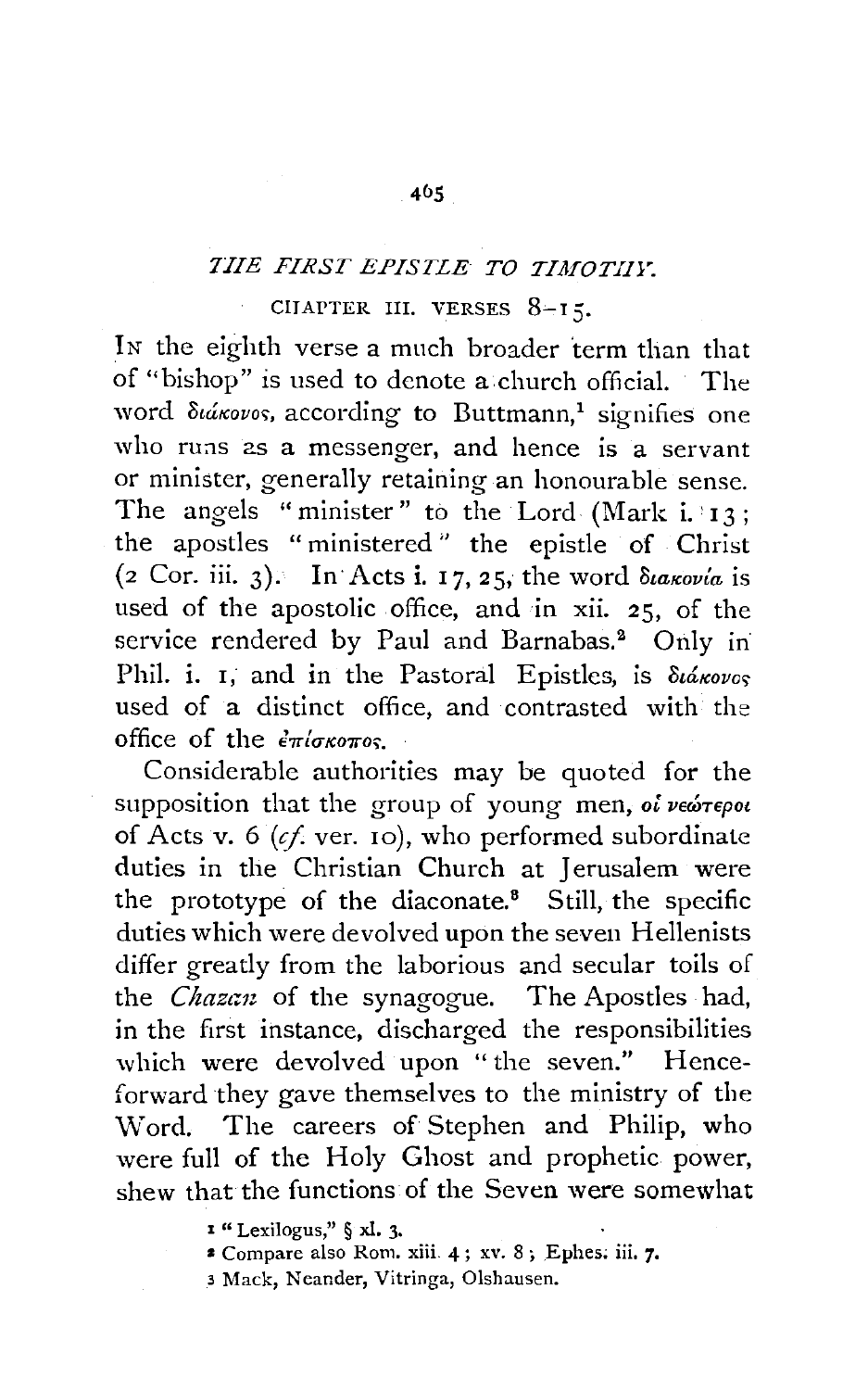elastic, and capable of great development. The early Church writers generally identify the office of the Seven with those of the deacons of this Epistle and of the Epistle to the Philippians. It *is* probable that "the helps" of  $\bar{1}$  Cor. xii. 28, and the "ministration" referred to in Rom. xii. 7, did not materially differ from the diaconate of the Church at Ephesus. We find from Justin Martyr that the deacons carried the eucharistic elements to the communicants, both present and absent, and that they were entrusted with the privilege of preaching and of administering baptism, and of waiting upon the presbyter or bishop.

We cannot learn much from the injunctions of St. Paul as to their ecclesiastical functions ; but the lesson is obvious, that high moral character was demanded in all who took any part, however humble, in the service of the Church.

Like the presbyters, deacons are to be *worthy of reverence, not double-tongued,* saying one thing to one person and another to another; *not given up to* (not enslaved by-see Titus ii. 3) *much wine.* There is no material difference between this statement and the counsel by which bishops are warned in the former part of the Chapter. They are not to be greedy *of base gain,* lest they misappropriate any of the .funds of the Church; and then there follows a great injunction-they *are to have, or hold, the mystery oj the faith in a pure conscience.* The word "mystery," in classic writers, refers to the politico-religious secrets which were communicated to the initiated. The military oath was said to be the " mystery" of the power of the Romans. It is that which does, or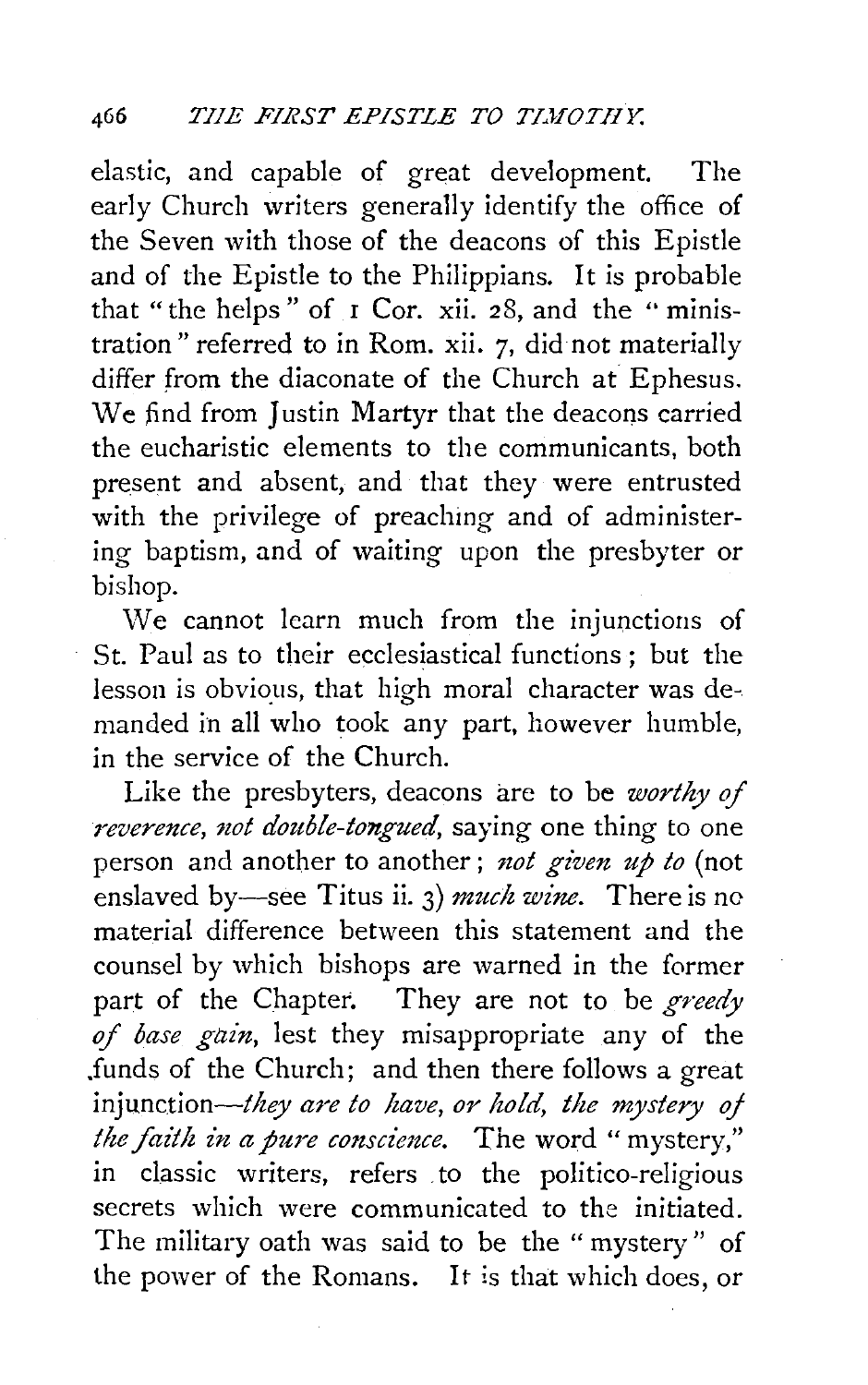ought to, withdraw itself from general communication, and which it is sin and folly to disclose. In Biblical usage a mystery frequently connotes a secret concealed from ordinary eyes, but made known by Divine revelation. There were hidden wonders of love and righteousness which had been kept secret, but were now revealed (Rom. xvi. 25 ; r Cor. ii. 7) •. The mysteries of the kingdom of heaven were made known in the parabolic discourses of our Lord, and "the mystery of the faith" was the recognized form of what was at one time concealed, but is now the inheritance of believers. All who believe in what God has unveiled know the mysteries. The mystery of the faith which deacons are to hold in a pure conscience is the glorious secret with which faith was conversant. They are to hold fast what was once concealed but is now the open secret of the kingdom of God.

The " pure conscience " demands that the mystery should not be changed in essence by the way in which it is held or uttered. It should be *"held,"*  not subscribed to, merely for the sake of peace, or for ''the greater glory of God." It is not to be verbally maintained when reason or heart fail to endorse it, but it is to be "held" in an undefiled and vigorous conscience.

*Verse* 10.—And let these, moreover,<sup>1</sup> be tried,<sup>2</sup> first *by the Church, and then, if no charge be laid against* 

<sup>1</sup> See Ellicott's valuable Note on  $\kappa a i - \delta \dot{\epsilon}$ , in which, by giving both particles their full force, an "adjunctive character" emerges out of their coalition.

<sup>2</sup> Cf. art. " Docimasia," in "Smith's Dictionary of Antiquities."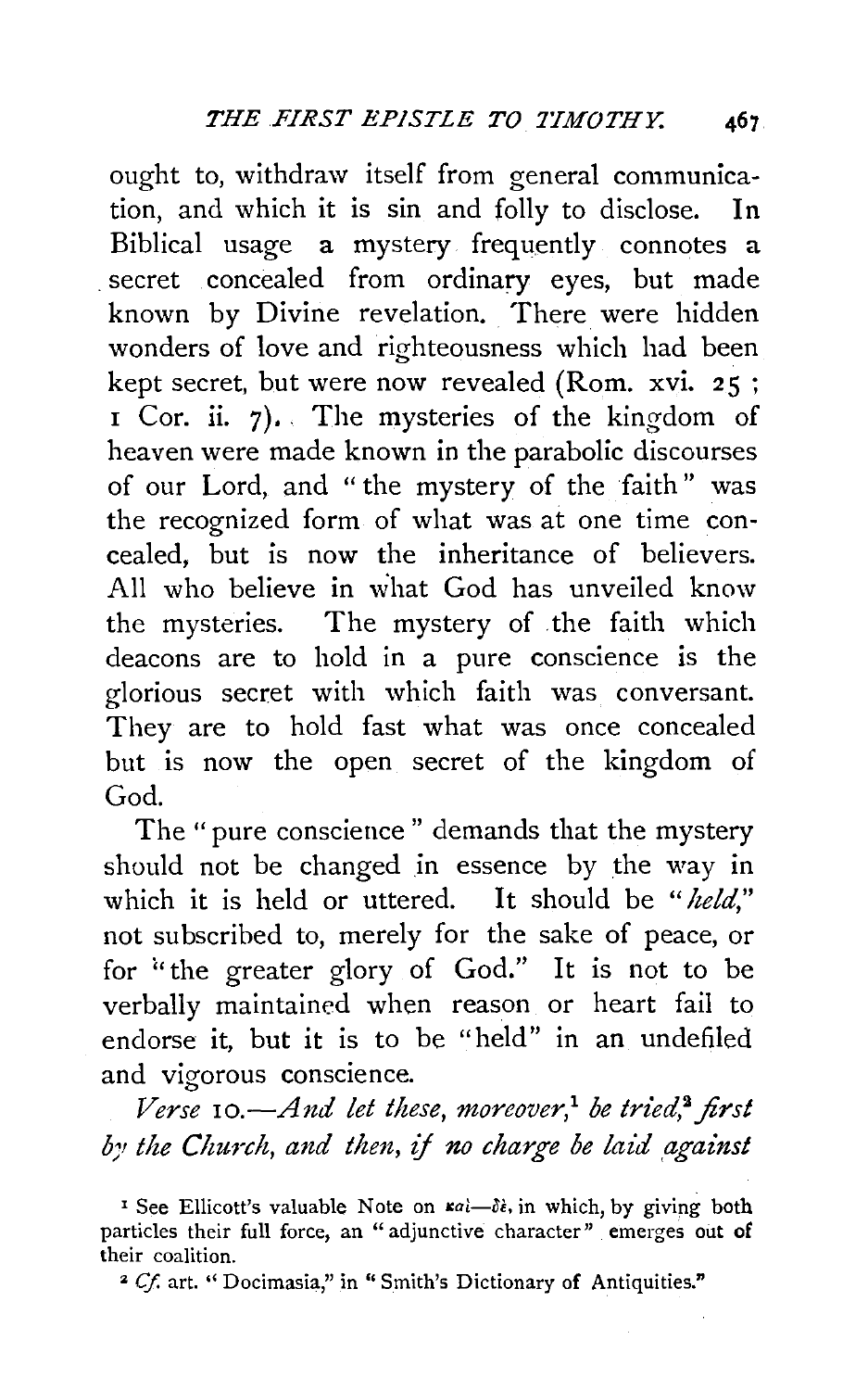*them, let them act the part of a deacon.* The participle here expresses the condition under which the action of the principal verb takes place.

In *Verse* 11 the Apostle diverges for a moment to the moral fitness required in women deacons, or deaconesses. Luther, Huther, Coray, and Bengel, sustain the interpretation, preferred in the English Version, that the Apostle refers to the wives of deacons. Mack, Beza, and Wiesinger supposed that the "wives" of both bishops and deacons were referred to. The objection to these explanations is, that there is neither article nor pronoun limiting the reference, and that the subject of deacons is resumed in the following verse. Ellicott and Fairbairn sustain the older interpretation. The existence, of these female helpers and servants of the Church is undoubted. In Rom. xvi. I, St. Paul refers to Phœbe as a deacon; and possibly Euodias and Syntyche at Philippi belonged to the same class. Pliny speaks of "ancill $\bar{x}$  quæ ministra dicebantur." These *ancilla* suffered greatly in times of persecution. The Order did not cease to exist in the Western Church until the fifth century, and was continued in the Greek Church till the twelfth. The deaconess vanished into the cloister until partially revived in comparatively modern times. The very. Epistle which frowns on certain unfeminine services in the Church, shews that there . was work of a high order to be done by Christian women. Those who undertake such service ought to be characterized by that same grace of which SL Paul fpeaks so much. They should *inspire reverence,*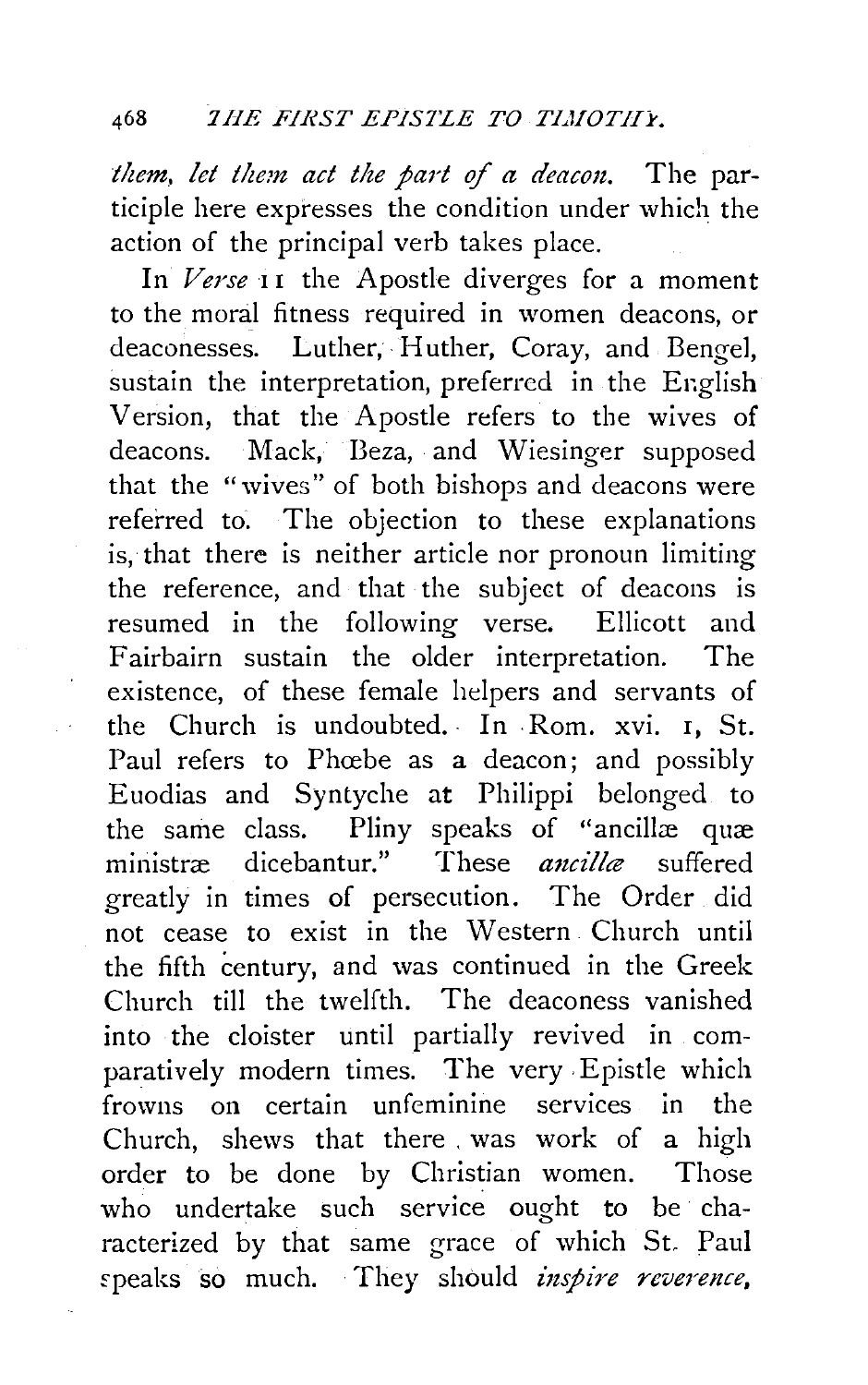having the halo of purity and sanctity about them; they are *not* to be *slanderers.* Sobriety in all their demeanour is expected; and they are to be *faithful*, trustworthy, *in all things*.

In *Verse 12* the deacons are required to have the same qualifications as the bishops. *Let them be husba1tds* of *one wife, ruling well their children and their own houses.* The reason given is that *those who have discharged the office* of *a deacon well, obtain for themselves a good degree, and much boldness in the faith which is in Christ 'fesus.* Jerome, Erasmus, Heydenreich, Cornelius-a- Lapide, Wettstein, Bengel, all suppose by the "good degree" is meant ecclesiastical promotion.<sup>1</sup> If so, the passage would stand alone, and instead of  $\kappa a \lambda_0^j v$  we should have expected  $\mu \in \mathcal{L}_{\text{Cov}}$ . Rost and Palm say the word.  $\beta a \theta \mu$ *is* equivalent to  $\beta a \sigma s$ , the material, the standing place of honour. Theodoret translated it, "higher degree of blessedness in the life to come;" and with him Lange practically agrees. Huther, who discusses it at great length, thinks it refers, to the respect paid to such in the Church. Probably when coupled with "much boldness in the faith," it involves the sound standing-ground of the earnest worker, all the rich consequences of exalted faith, boldness of approach to God and men, free and exulting energy in the higher ranges of the action and life of the Church. Diherent degrees of reward are often insisted upon in the New Testament. The parables of the Talents and Pounds are iull of assurance on this head. The equality

<sup>&</sup>lt;sup>1</sup> "Gradum ab humilitate diaconiæ ad majora munera in ecclesia."  $-$ *Bengel.*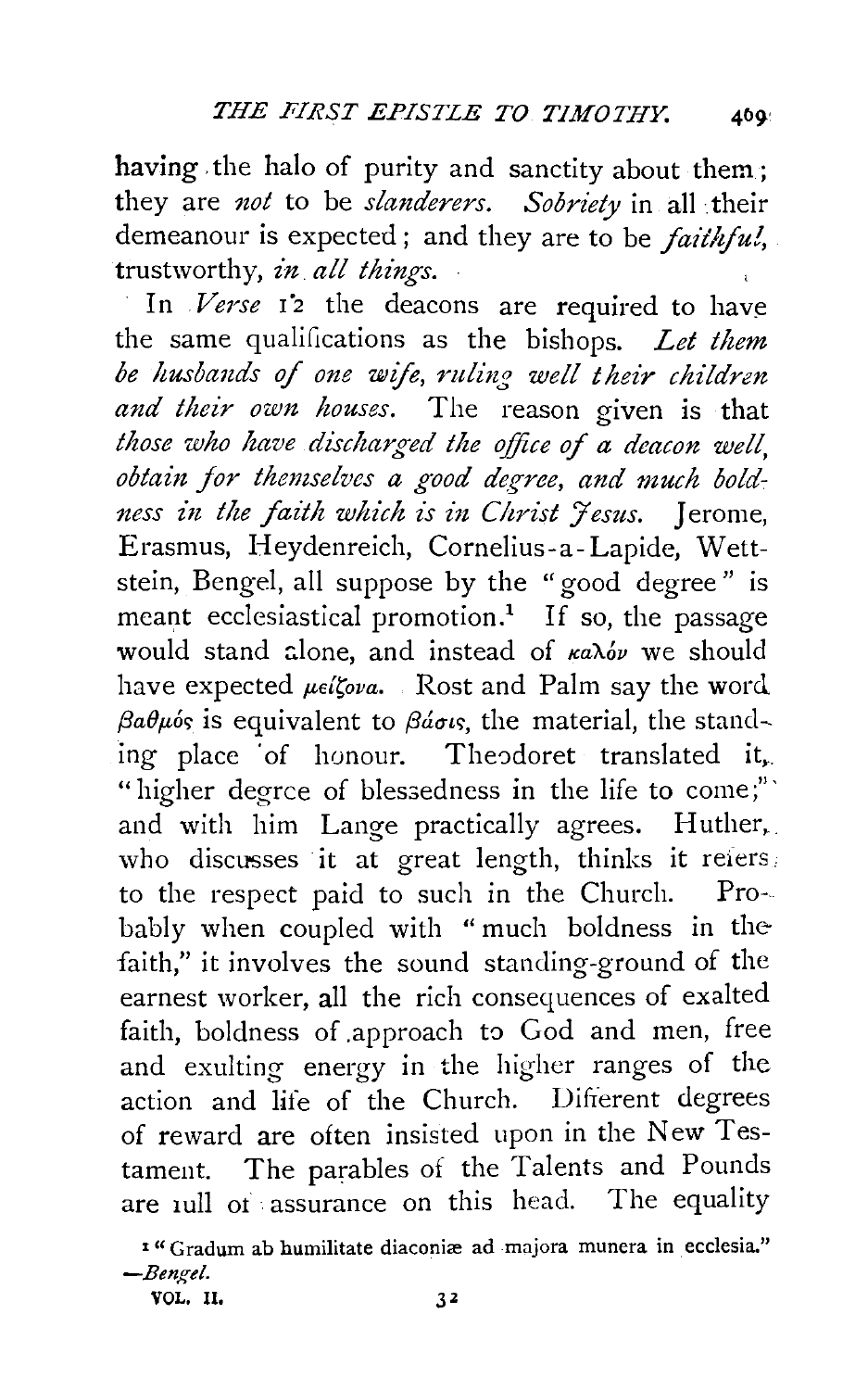of the . saved is never taught. The first may be last and- the last first, but there will be both first and last. Those who are saved are saved according to the measure of their faith and capacity. The capacity of some will soon be reached and, we trust, expanded.

 *14, 15.—There is a pause in the detail of* instructions given to prayer-leaders, to women professing godliness, to bishops and deacons. The Apostle looks backward over the previous portions .of his letter, and bestows a word of counsel upon his personal friend. *These things (i.e.*, the foregoing directions) *I write* (I commit to paper), *though I hope to come to thee more quickly*<sup>1</sup> (than the tone of my remarks might have led you to expect). He anticipated a brief absence, but many of the topics on which he had enlarged were urgent, and it was more than possible that the hope of revisiting Ephesus might be disappointed. *But* if *I should delay,*  (these directions have been written) *in order that* thou mightest know how to conduct thyself in the *house of God.* It is possible, though not necessary, to translate the clause absolutely, *how men sltould conduct themselves;* and this interpretation is preferred by Huther and some others, on the ground that, if it were limited to Timothy, the broad reference to the functions of the universal Church would be out of place. The Authorized Version, Luther, De Wette, Mack, Ellicott, Lange, Fairbairn, Davidson, and the majority of Expositors, wisely overlook this difficulty, and simply

<sup>&</sup>lt;sup>1</sup> "Such comparatives often refer to the suppressed feelings of the *subject."-Ellicott.*